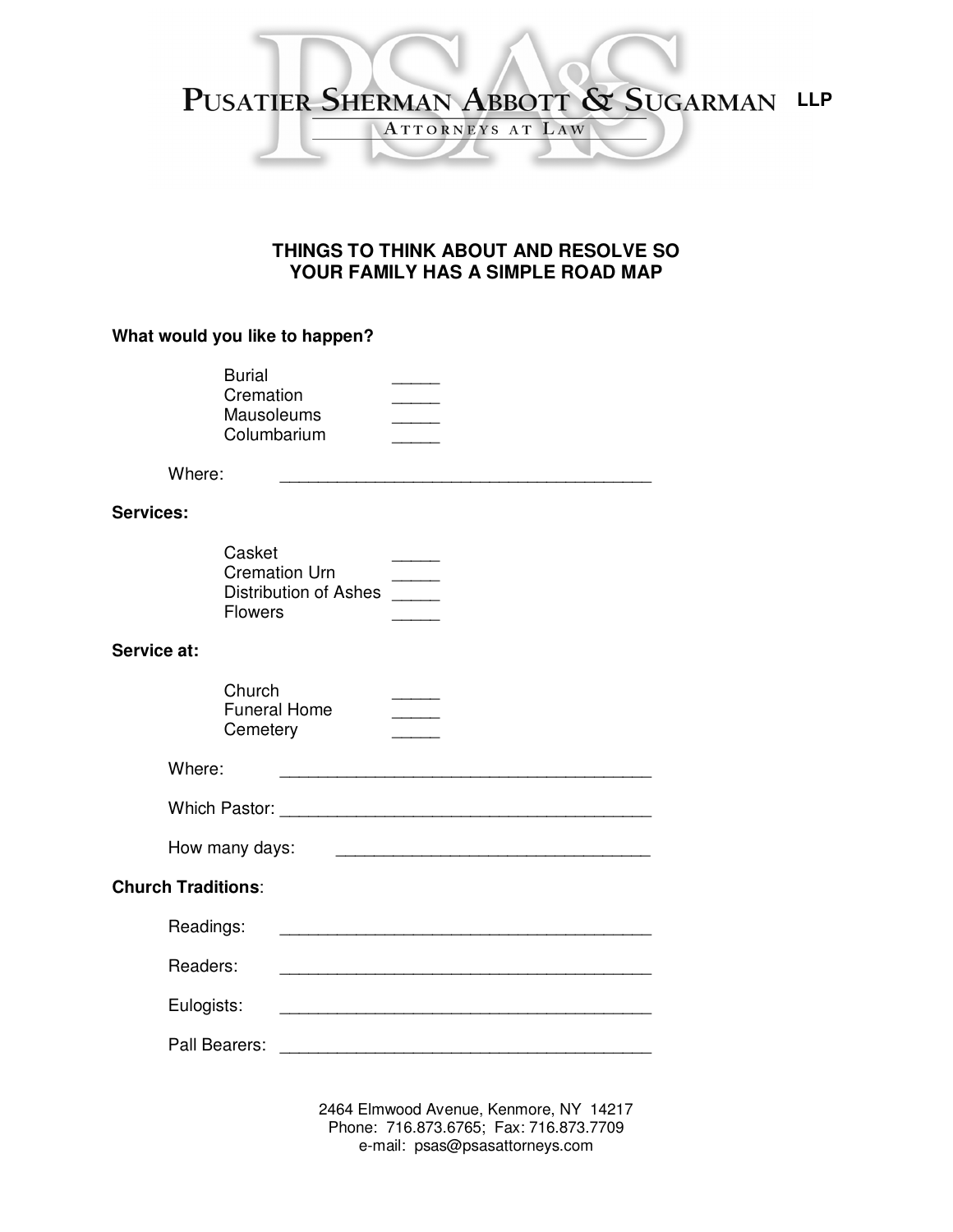|                                                          | Who:                                                     |         |  |  |  |                                             |                                                   |
|----------------------------------------------------------|----------------------------------------------------------|---------|--|--|--|---------------------------------------------|---------------------------------------------------|
|                                                          |                                                          |         |  |  |  |                                             |                                                   |
|                                                          | Holy Communion: Yes                                      |         |  |  |  |                                             |                                                   |
|                                                          | Special Requests: New York Special Requests:             |         |  |  |  |                                             |                                                   |
|                                                          |                                                          |         |  |  |  |                                             |                                                   |
|                                                          | Lodge Rites                                              |         |  |  |  |                                             | <u> 1989 - Johann Barbara, markatur basalar (</u> |
| Memorial (without remains, or perhaps Cremation remains) |                                                          |         |  |  |  |                                             |                                                   |
|                                                          | Where:                                                   | Church: |  |  |  |                                             |                                                   |
|                                                          |                                                          |         |  |  |  |                                             |                                                   |
|                                                          | Pictures:                                                |         |  |  |  |                                             |                                                   |
|                                                          | Music:                                                   |         |  |  |  |                                             |                                                   |
|                                                          |                                                          |         |  |  |  |                                             |                                                   |
|                                                          | <b>After the Service:</b>                                |         |  |  |  |                                             |                                                   |
|                                                          | Flowers Donated:                                         |         |  |  |  | $Yes$ No $\qquad \qquad$ No $\qquad \qquad$ |                                                   |
|                                                          |                                                          |         |  |  |  |                                             |                                                   |
|                                                          | <b>Funeral Procession:</b>                               |         |  |  |  |                                             |                                                   |
|                                                          | Number of Cars:                                          |         |  |  |  |                                             |                                                   |
|                                                          | <b>Graveside Service:</b>                                |         |  |  |  |                                             |                                                   |
|                                                          |                                                          |         |  |  |  |                                             |                                                   |
|                                                          |                                                          |         |  |  |  |                                             |                                                   |
|                                                          | Funeral Breakfast/Life Celebration: Yes ______ No ______ |         |  |  |  |                                             |                                                   |
|                                                          |                                                          |         |  |  |  |                                             |                                                   |

2464 Elmwood Avenue, Kenmore, NY 14217 Phone: 716.873.6765; Fax: 716.873.7709 e-mail: psas@psasattorneys.com